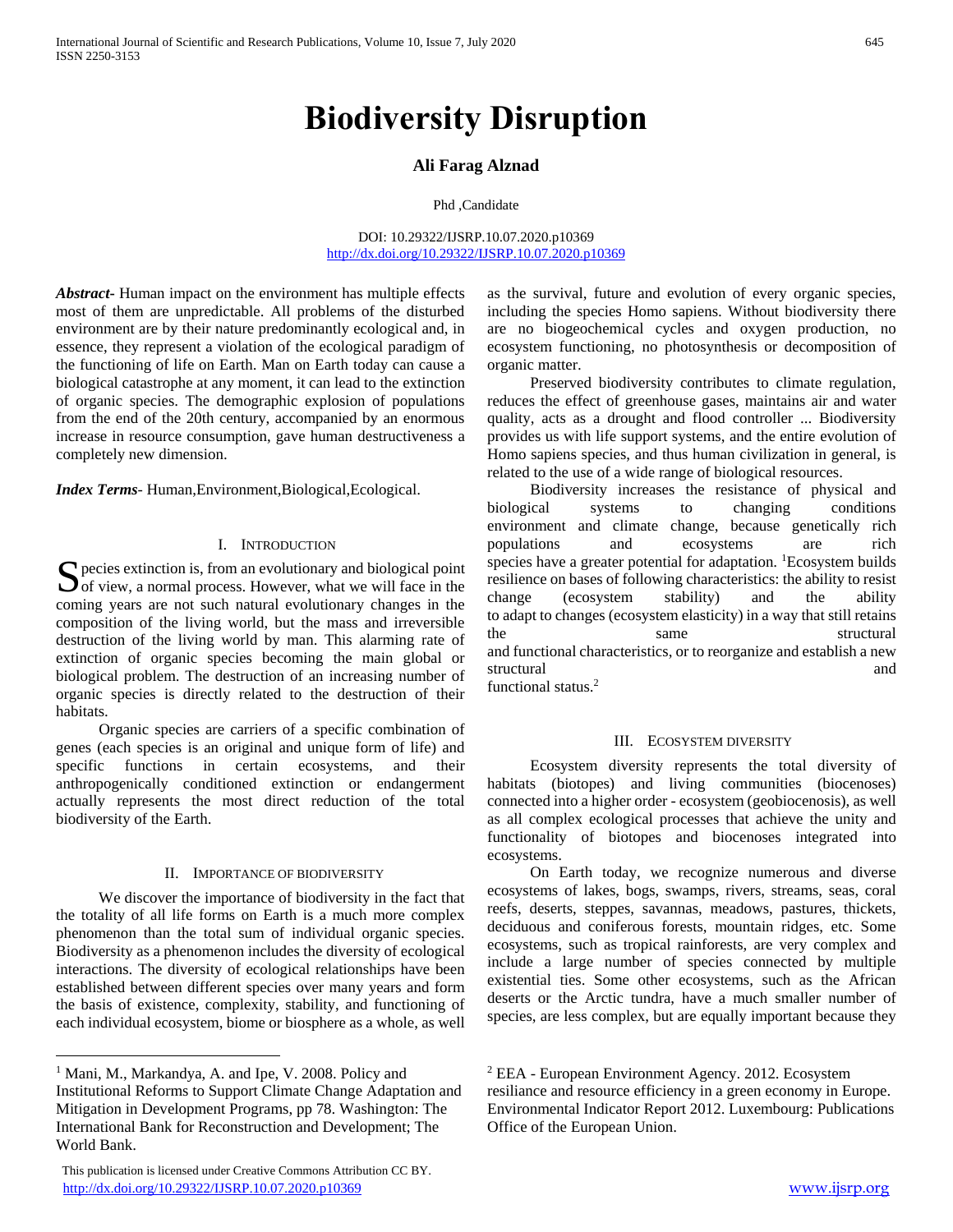represent an unbreakable link in the chain of the Earth's biogeochemical cycle.

 In general, the division of biological diversity into genetic, species and ecosystem diversity, primarily allows an analytical approach in the study and practical approach to a particular problem. However, the separation of these three levels of biological diversity should be understood as extremely conditional, because the basic feature of biological diversity is the interconnectedness and conditionality of all three levels of life forms and manifestations. Namely, all genetic informations are found in individuals and their populations within certain organic species, and at the same time, each individual, population and species belongs to certain ecosystems whose habitat conditions have adapted during long-term organic evolution. The process of adaptation is very long and leads to a high degree of organization which can be seen primarily through food chains, the circulation of matter and the flow of energy. Therefore, the survival of organisms, the functioning of their communities and the overall biosphere can be observed only through the unity, interconnectedness and conditionality of all life processes and changes in the environment.<sup>3</sup>

 Different types of ecosystems are grouped in nature into larger spatial-functional units - biomes or large communities. Terrestrial biomes are mainly associated with certain climatic zones, so as biomes can be distinguished icy polar deserts, tundra, taiga, steppes, temperate deciduous forests, Mediterranean hardwood vegetation, deserts, savannas, deciduous tropical forests, evergreen tropical forests, high mountains. , oceans and inland waters.

 Just as ecosystems unite into biomes, so do biomes unite into even larger spatial-functional units. These larger units are biocycles. There are three biocycles on Earth - the saltwater biocycle (seas and oceans), the freshwater biocycle (releases, springs, streams, rivers, lakes, ponds, swamps, marshes) and the land biocycle. All three biocycles build a superb, unique ecosystem of the Earth that is referred to as the biosphere. The biosphere means the entire area of the Earth inhabited by living world and its derivatives (organisms, pollen, spores, seeds, etc.).

 This area or sphere includes the soil cover (pedosphere), the surface part of the lithosphere to a depth of 3 km, the entire hydrosphere to a depth of over 11 km and part of the atmosphere to a height of 12 km. The biosphere is the basic energy transformer on Earth, thanks to the green pigment chlorophyll, with which plants in the process of photosynthesis bind the electromagnetic energy of the Sun and convert it into the energy of chemical bonds. The functioning of the biosphere is reflected in the interconnectedness of its various ecosystems on the principle of the circulation of matter and the one-way flow of energy. This path of rotation of the basic elements, triggered by the action of solar energy, represents the biogeochemical cycles of matter on Earth.

# IV. BIODIVERSITY DISRUPTION FACTORS

 Biological diversity is very rapidly and rapidly reduced under the direct or indirect influence of man, his activity and the constant increase in the number of the human population. In the period from the appearance of anatomically modern man about 200,000 years ago, to about 10,000 years ago, ie until the beginning of the development of agriculture and animal husbandry, it is estimated that the planet was inhabited by about 10 million people. In the period until about 2000 years ago, the population increased to 200 million, and in 1836 it reached 1 billion. Today, the human population numbers more than 7 billion people. It is inevitable that all people have to live and eat somewhere.

 Thus, due to the settlement of people in new environments, it caused negative changes in the biosphere, from the disappearance of a large number of biological species, through the introduction of species into new habitats, habitat destruction to the final reduction of biodiversity. It is believed that if the current pace of habitat destruction and biodiversity loss continues, the new century will be a period of the sixth mass extinction caused by the activity of one species, Homo sapiens. It has been determined that over 50% of recent vertebrate species and 12.5% of plant species are endangered.<sup>4</sup>

According to the IUCN  $(1996)$ <sup>5</sup> endangered species categories are defined: extinct, critically endangered, endangered, vulnerable, and species with a low risk of extinction. The alarming situation is most pronounced in the island populations of animals, while in the framework of vascular plants, a much higher percentage are bare-seeded (32%) compared to hidden-seeded (9%). By applying different methods in estimating the rate of species extinction, a consensus was reached on the indicator of rapid rate increase, which is an increase of 1000 times in relation to the usual background rate of species extinction. Species extinction is one of the most important phenomena to explain the radiation of life forms throughout Earth's history. The extinction of species can be caused by the action of various factors, but it is first necessary to distinguish between the so-called. pseudoextinction or phyletic evolution and extinction of species. Namely, phyletic evolution represents a series of continuous evolutionary changes in

one evolutionary line that over time leads to the emergence of a new biological entity and / or the division of a line or species into two or more (speciations).<sup>6</sup>

 Pollution, overfishing, and overhunting have caused a drop in biodiversity. Global climate change—the latest rise in the average temperature around the globe, linked to human activity is also a factor. Warmer ocean temperatures damage fragile ecosystems such as coral reefs. A single coral reef can shelter 3,000 species of fish and other sea creatures such as clams and sea stars.

biodiversity/?utm\_source=BibblioRCM\_Row

 $\overline{a}$ 

<sup>3</sup> National Geography, (2011), Global Biodiversity, available at: https://www.nationalgeographic.org/article/global-

<sup>4</sup> <sup>4</sup> National Geography, (2011), Global Biodiversity, available at: https://www.nationalgeographic.org/article/globalbiodiversity/?utm\_source=BibblioRCM\_Row

<sup>5</sup> IUCN (1996) International Union for the Conservation of Nature. Available at www.iucn.com

<sup>6</sup> Novičić Kurbalija Zorana. (2010), Biodiverzitet u krizi, available at : https://www.astronomija.org.rs/ivot/3579 biodiverzitet-u-krizi

This publication is licensed under Creative Commons Attribution CC BY. <http://dx.doi.org/10.29322/IJSRP.10.07.2020.p10369> [www.ijsrp.org](http://ijsrp.org/)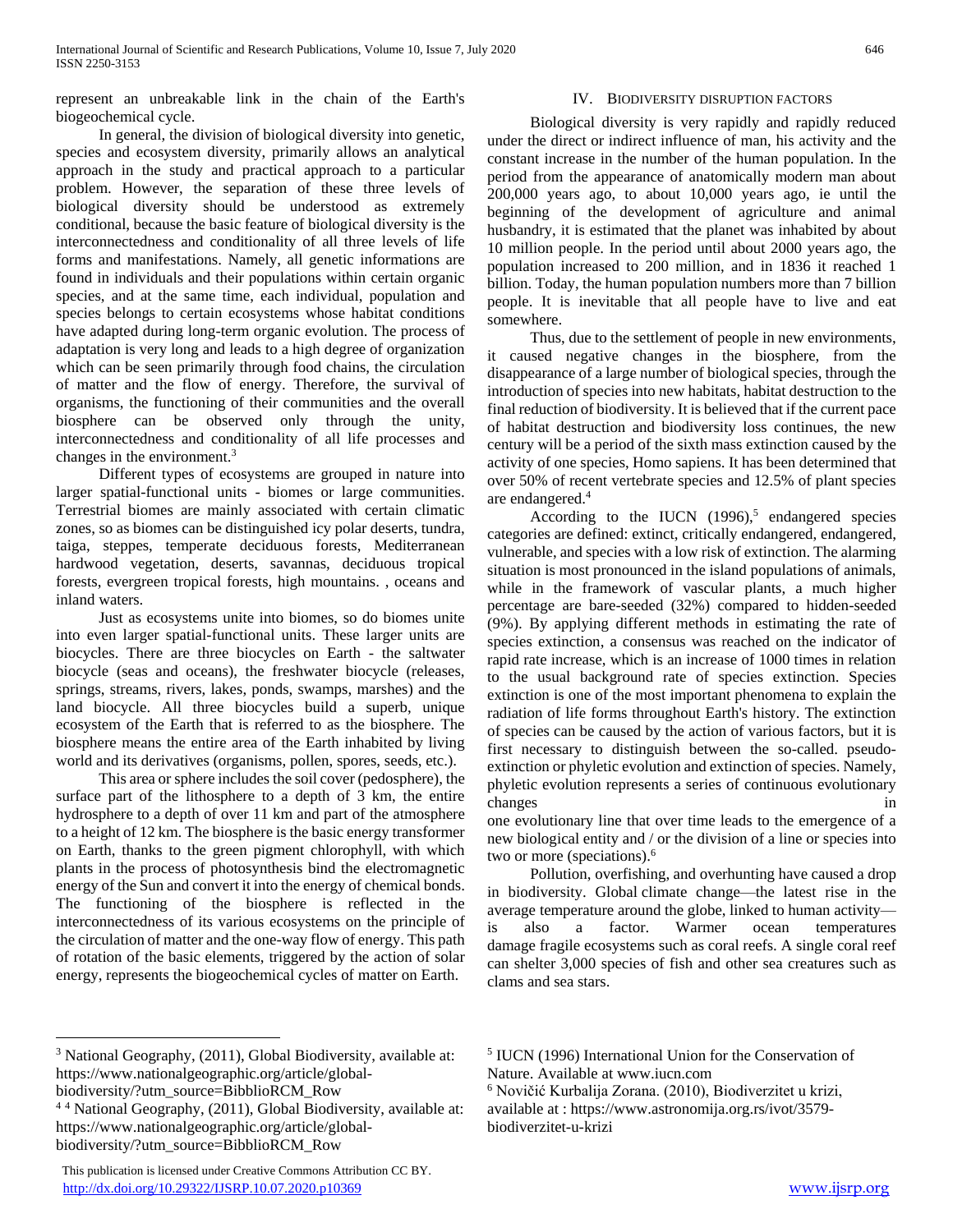Biodiversity can also be harmed by introduced species. When people introduce species from one part of the world to another, they often have no natural predators. These non-native species thrive in their new habitat, often destroying native species in the process.

The main reasons for the loss of biodiversity today can be represented by the acronym **HIPPO:<sup>7</sup>**

- **H = habitat alteration** the largest number of species is lost today because man has disturbed their habitats with his activity. The protection of a species is worthless if its habitat is not protected (a complex of biotic and abiotic factors). When a habitat is lost, the return of the species is very difficult and the success of the reintroduction depends on how well the habitat and the conditions that prevail on it have been preserved. The most common type of habitat disturbance is its fragmentation (dams, agricultural areas, urbanization, infrastructure ...). In the original habitat, openings are made, cavities, the unique habitat is divided into individual parts. The cavities expand, the original habitat becomes smaller and smaller, the parts become more and more isolated, gene flow is lost and inbreeding and genetic loads occur. The gene corridor is very important in the concept of protection in order to enable the exchange of genetic material. In Canada, they build entire forest complexes for bears via highways.
- **I = invasive species (invasive, introduced, non-native species)** - the problem with these species is that there is no control over them (they are not in the complex of biotic relations with organisms that are within the living communities in which they are introduced, they have no natural enemies will regulate their number) and create big problems in relation to the autochthonous flora and fauna. Examples are the rabbit in Australia, the leper in America, and the potato beetle in Europe.
- **P = polution (pollution) -** a specific type of habitat disturbance. Due to its extremely high intensity, it deserves to be recognized as a special reason. It represents the addition of energy and certain substances to the media of the environment, which cannot be decomposed, that is. enter biogeochemical cycles.Example of Pollution: On March 24, 1989, the Exxon Waldez tanker ran aground on the shores of the west coast of Alaska. On that occasion, 42 million liters of crude oil spilled into the Pacific. This accident is considered the largest of its kind in the history of the United States. Oil covered 2,100 km of the coast of

# **<sup>7</sup> Tschakert Petra et al., (2019), Threats to Biodiversity, available at https://www.eeducation.psu.edu/geog30/node/394**

 $\overline{a}$ 

<sup>8</sup> National Geography, (2011), Global Biodiversity, available at: https://www.nationalgeographic.org/article/globalbiodiversity/?utm\_source=BibblioRCM\_Row

<sup>9</sup>Environment and Climate Change Canada. 2019. Summary of Canada's 6th National Report to the Convention on Biological

Alaska (the size of the entire Adriatic). On that occasion, 100,000-400,000 birds died; 2600-5500 sea otters; 500- 800 seals and countless fish.<sup>8</sup>

- **P = population growth of human (excessive, exponential growth of human population).** This phenomenon directly causes the following.
- **O = overexploitation**  excessive exploitation of natural resources, which directly results from the exponential growth of the human population. Biological resources are renewable, but the level of their reproducibility is often much lower than the level of exploitation, the level of exploitation is often higher in relation to the reproductive potential of the species. The history of the human race is the history of man's relationship to biological resources. The resources themselves are a physical manifestation of biological diversity. They can include genes and species and ecosystems. An example of the misuse of biological resources is the hunting of white sharks because of the belief in the aphrodisiac properties of the dorsal fin or rhino because of the belief in the same properties of their horn.<sup>9</sup>

# V. BIODIVERSITY PROTECTION

 In response to the increasing fragmentation of habitats caused by the expansion of agricultural land, infrastructure, urban and industrial centers, the concept of ecological networks began to develop during the 1970s. Ecological networks represent a modern approach to nature protection with the basic goal of connecting fragmented habitats and parts of ecosystems into functional ecological systems.

The basic characteristics of ecological networks are:

- conservation of biological diversity at the level of landscapes, ecosystems or regions
- emphasis on preserving and improving the ecological integrity and functionality of ecosystems
- improved connectivity within the target area
- existence of zones to ensure connectivity and protection of central areas promotion of revitalization of degraded habitats where possible
- promotion of sustainable use of resources in areas important for the conservation of biological diversity.<sup>10</sup>

In order to ensure the functionality of ecological networks, they are planned as a set of individual elements, each of which has a specific function in the network. The basic spatial elements of ecological networks are:

Diversity. Gatineau, QC: Government of Canada. Available at: https://biodivcanada.chm-cbd.net/sites/biodivcanada/files/inlinefiles/EN\_Summary%20of%20Canada%27s%206th%20National %20Report\_Final\_1.pdf

<sup>10</sup> IUCN, (2011), European Union policies and strategies in the field of environment in Southeast Europe, Manual for training of civil society organizations from Southeast Europe on the

application of EU legislation in the field of nature protection, available at:

https://portals.iucn.org/library/sites/library/files/documents/2011- 111-Sr.pdf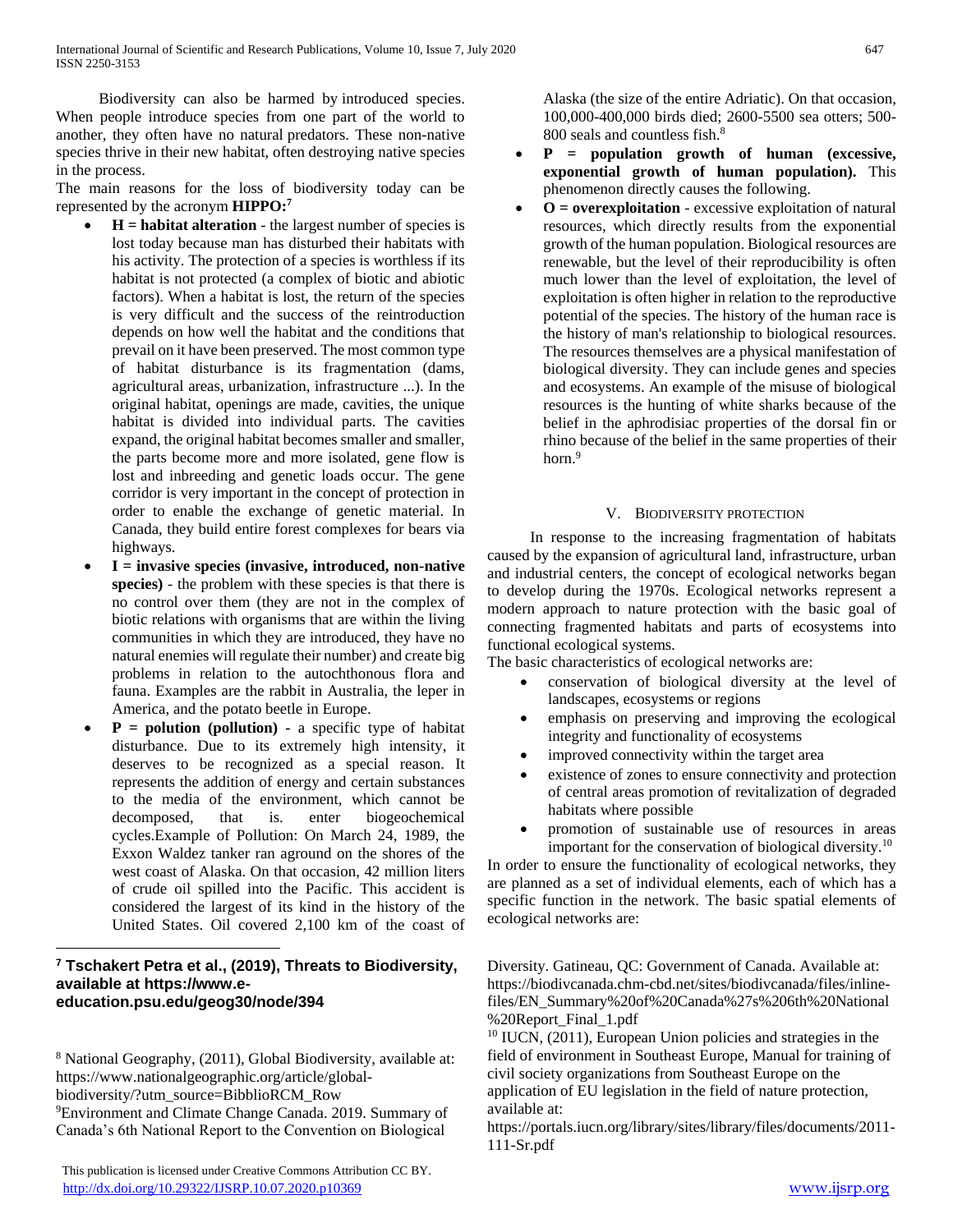- central areas as areas of the greatest importance for biodiversity conservation. They cover protected areas and habitats based on different criteria for designation such as protected areas according to IUCN categories, Natura 2000 areas, Ramsar sites, IBA, IPA, PBA.
- corridors, which connect the central areas into an ecologically functional network. Corridors can be of the linear type, mosaics of different habitats connected into one whole, or they can represent physically separate areas that serve the migration of species. Corridors are the most complex parts of ecological networks because they are most often located outside protected areas in resource-managed areas where the application of protection measures is more complex.
- protection area is defined in order to protect the central areas and corridors from negative external influences. The use of resources in the protected area should be compatible with the central areas around which it is established.<sup>11</sup>

 Ecological network management means the management of individual ecologically significant areas and ecological corridors, in order to maintain and improve the functional integrity of the ecological network. Involving the local population is crucial for defining any ecological network, especially in areas outside protected areas that are, to a greater or lesser extent, managed in order to use resources. <sup>12</sup>Awareness of nature protection and its goals is set as one of the first conditions in this process. Involvement of the local population is of crucial importance because these are the users of the space who are expected to apply nature protection measures, which, on the other hand, in some cases result in decreasing in income from activities such as agriculture, forestry, etc.

### VI. CONCLUSION

 Through all his activities, man very often unnecessarily, recklessly, ignorantly, arrogant and above all greedy, destroys many habitats and species in order to obtain enormous material profit, not to meet basic existential needs. So we came to the situation that man has changed the appearance of the Earth with his activity and significantly damaged the biosphere. On the huge areas of the planet are completely destroyed natural ecosystems (forests, steppes, swamps) or have been replaced by artificial ones (plantations, farms, settlements). That little bit of nature, which still exists as untouched, is slowly disappearing under the pressure of man.

 Protection and preservation of biological diversity has become one of the most important issues of humanity, and the science of biological diversity has been promoted into one of the most important sciences in the new millennium. There are many

 $\overline{a}$ 

 This publication is licensed under Creative Commons Attribution CC BY. <http://dx.doi.org/10.29322/IJSRP.10.07.2020.p10369> [www.ijsrp.org](http://ijsrp.org/)

threats to biodiversity today. The biggest ones can be remembered by using the acronym H.I.P.P.O.: Habitat Loss, Invasive Species, Pollution, Human Population, and Overharvesting.

 To preserve biodiversity we need to carry out actions and pass laws on nature protection environment at world conventions but also at the state level. It is especially important to raise people's awareness about environmental protection.

 Ecological network models are useful and quality tool for quantifying how ecosystems work. Analysis of ecological network can provide precise metrics that quantify community structure and models for analyzing ecosystem resiliency and stability in a habitual and extreme conditions. Quantifying and testing all possible ecological network characteristics may yield crucial information about impact and vulnerability to multiple stressors not only for the parts, but for the whole ecosystem.

#### **REFERENCES**

- [1] Millennium Ecosystem Assessment (2005): Ecosystems and Human Wellbeing: Synthesis. Island Press, Washington, DC.
- [2] Mani, M., Markandya, A. and Ipe, V. (2008). Policy and Institutional Reforms to Support Climate Change Adaptation and Mitigation in Development Programs, pp 78. Washington: The International Bank for Reconstruction and Development; The World Bank.
- [3] EEA European Environment Agency. (2012). Ecosystem resiliance and resource efficiency in a green economy in Europe. Environmental Indicator Report 2012. Luxembourg: Publications Office of the European Union.
- [4] IUCN (1996) International Union for the Conservation of Nature. Available at www.iucn.com
- [5] Novičić Kurbalija Zorana. (2010), Biodiverzitet u krizi, available at : https://www.astronomija.org.rs/ivot/3579-biodiverzitet-u-krizi
- [6] IUCN, (2011), European Union policies and strategies in the field of environment in Southeast Europe, Manual for training of civil society organizations from Southeast Europe on the application of EU legislation in the field of nature protection, available at: https://portals.iucn.org/library/sites/library/files/documents/2011-111-Sr.pdf
- [7] Tschakert Petra et al., (2019), Threats to Biodiversity, available at https://www.e-education.psu.edu/geog30/node/394
- [8] National Geography, (2011), Global Biodiversity, available at: https://www.nationalgeographic.org/article/globalbiodiversity/?utm\_source=BibblioRCM\_Row
- [9] Environment and Climate Change Canada. (2019). Summary of Canada's 6th National Report to the Convention on Biological Diversity. Gatineau, QC: Government of Canada. https://biodivcanada.chmcbd.net/sites/biodivcanada/files/inlinefiles/EN\_Summary%20of%20Canada%27s%206th%20National%20Report

\_Final\_1.pdf

#### AUTHORS

**First Author** – Ali Farag Alznad Phd ,Candidate

 $11$  Ibid

 $12$  IUCN, (2011), European Union policies and strategies in the field of environment in Southeast Europe, Manual for training of civil society organizations from Southeast Europe on the application of EU legislation in the field of nature protection,

available at:

https://portals.iucn.org/library/sites/library/files/documents/2011- 111-Sr.pdf